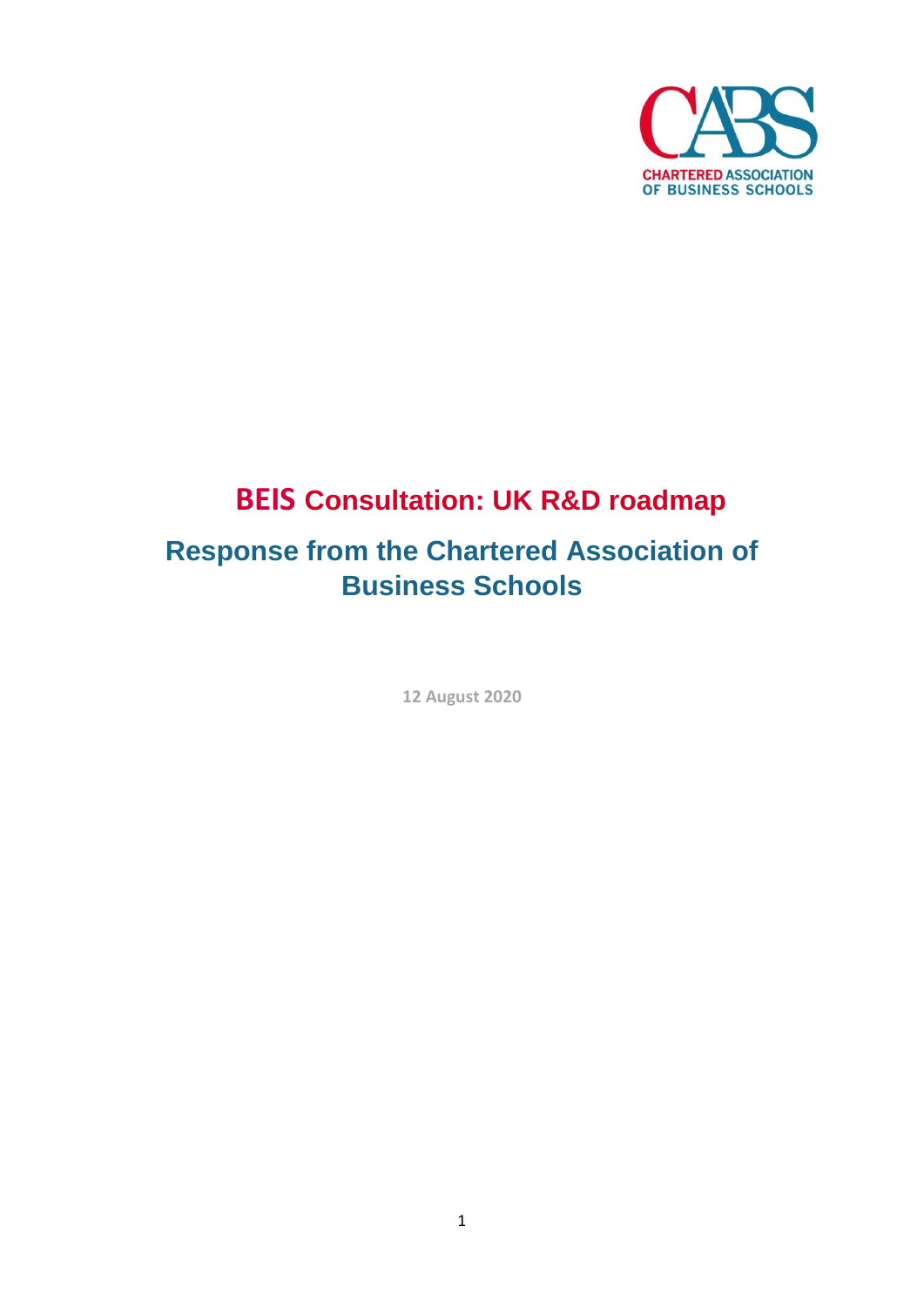The Chartered Association of Business Schools is pleased to submit a response to the BEIS consultation on the UK's *Research & Development Roadmap*. Many of our member business schools have a strong focus on producing high quality research and are keenly interested in approaches to enhancing research capability with the goals of delivering benefits widely across society and enhancing the competitiveness of the economy. They therefore welcome the opportunity to engage with BEIS on these plans.

## **Question 1. How can we best increase knowledge and understanding through research, including by achieving bigger breakthroughs?**

We believe that bigger breakthroughs using research can be achieved through a number of approaches.

- 1.1. There should be more diversity in the types of people undertaking research and a wider range of stakeholders involved in setting research agendas, framing questions and at the early stages of research design. Achieving real-world impact requires that research is informed by and partnered with the fullest range of relevant stakeholders; academia, business, charities, etc.
- 1.2. We need a broader understanding of what research can deliver. As the question implies, it is about knowledge and understanding. Technological developments are often key to addressing complex challenges such as sustainability, but critically social and business issues underpin the adoption of new technology. Understanding the causal mechanisms driving climate change via STEM research sits alongside new business models and behaviour changes both at organisational levels and for individual citizens. Business schools are regularly engaged in translational research, "moving from what we know to what we do" in all spheres.
- 1.3. Consistent with this is a need to encourage genuine multidisciplinary research with input from a wide range of academic disciplines and perspectives. Innovations in knowledge and understanding occur when different views, perspectives and methods merge effectively. The early engagement of business school expertise in multidisciplinary research will enhance the commercialisation and adoption of new technology. There needs to be a concerted effort on the part of the Research Councils to make this happen.
- 1.4. Rebalancing the existing incentive structures will also entail affording researchers the freedom to experiment and be innovative without fear of being punished for failure. To get the right outputs the right incentives are needed. REF therefore needs to change to reflect this roadmap. The proposed changes to REF will not do this.
- 1.5. What we mean by 'impact' and how it is measured in terms of the significance and reach criteria used in the REF, needs revision. The current bias is towards 'good news' impact. Just as important is work that demonstrates that something is a bad idea.
- 1.6. Communicating success in research is critical in making the outcomes more productive. Academia needs to be incentivised to make this happen. The research community would benefit from explicit funding to focus on this. Again, this refers to the incentives offered via the REF.
- 1.7. A direct result of changing the incentives offered through the REF, incentive structures in universities which are geared towards rewarding research that is published in highly ranked journals with practical impact often a secondary focus, should also change.
- 1.8. There needs to be greater emphasis on research which addresses key societal challenges both in the UK and globally. There is an opportunity for applied research that benefits businesses of all sizes provided it is communicated in a digestible form.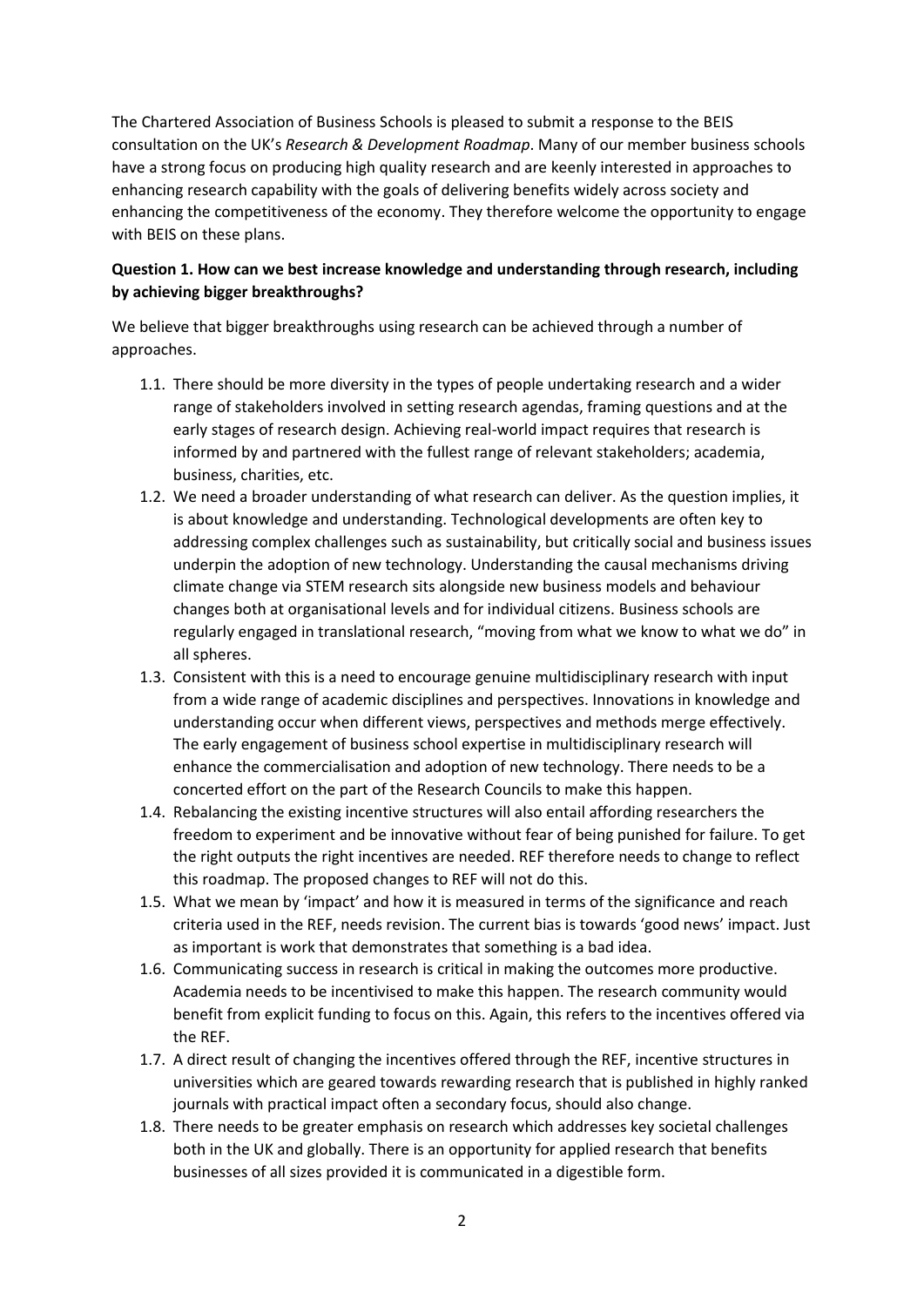1.9. However, we need to allow for blue sky research, research that is about exploring what is there and what happens if you look at it from a different angle. Not all research should be about trying to solve an existing problem.

## **Question 2. How can we maximise the economic, environmental and societal impact of research through effective application of new knowledge?**

- 2.1. Pathways to impact need to be embedded into research projects at the outset with appropriate methodologies for evaluating if impact has been achieved. Research Councils have made a start here, but this should be a requisite part of postgraduate training to drive the message home to new researchers.
- 2.2. Consideration should also be given to the involvement of potential beneficiaries of the research being involved in the pathway design and the development of metrics to evidence impact.
- 2.3. For applied research, consideration should be given to introducing impact as a key award criterion.
- 2.4. Diversity in the types of individuals undertaking a research project is again key as the tendency for specialisation may reduce the scope for impact if the research team doesn't have a broad enough range of expertise to examine all aspects of the problem.
- 2.5. Dissemination and an improved ability to translate the findings of research for a broad range of non-academic audiences is also crucial if we are to maximise the impact of research through the application of knowledge. Consideration of this must take place as a matter of course and at an early stage.
- 2.6. The principal researcher or author of a research paper may not be the best person to write a more accessible piece for policy, and assistance may be required in the development and writing up of research findings for use by different audiences. UKRI could be commissioned to set up a "Translation Communications Hub" where findings of research they commission are quickly disseminated by a team of experts in policy communications.
- 2.7. There should also be a focus on improving the channels of communication between scholars, policymakers and research users. Business schools already work closely with businesses of all sizes in the areas in which they are located and well beyond and they could be very useful here in setting an example.

### **Question 3. How can we encourage innovation and ensure it is used to greatest effect, not just in our cutting-edge industries, but right across the economy and throughout our public services?**

- 3.1. Inclusivity is a pre-requisite to ensuring that innovation is applied effectively across a variety of settings, both in the public and private sectors, and to the benefit of society as a whole. Business schools are actively attempting to do this and could help formulate a policy around this.
- 3.2. Small businesses and consumers will almost always be the last adopters of innovation. Government needs to make a concerted effort to train these audiences. An example of where this has proven effective is the Leading to Grow programme which was run under the Business Basics scheme, in improving tech adoption in micro-businesses. Government should fund this type of dissemination to encourage uptake across a wider audience. This requires a different skill set to research.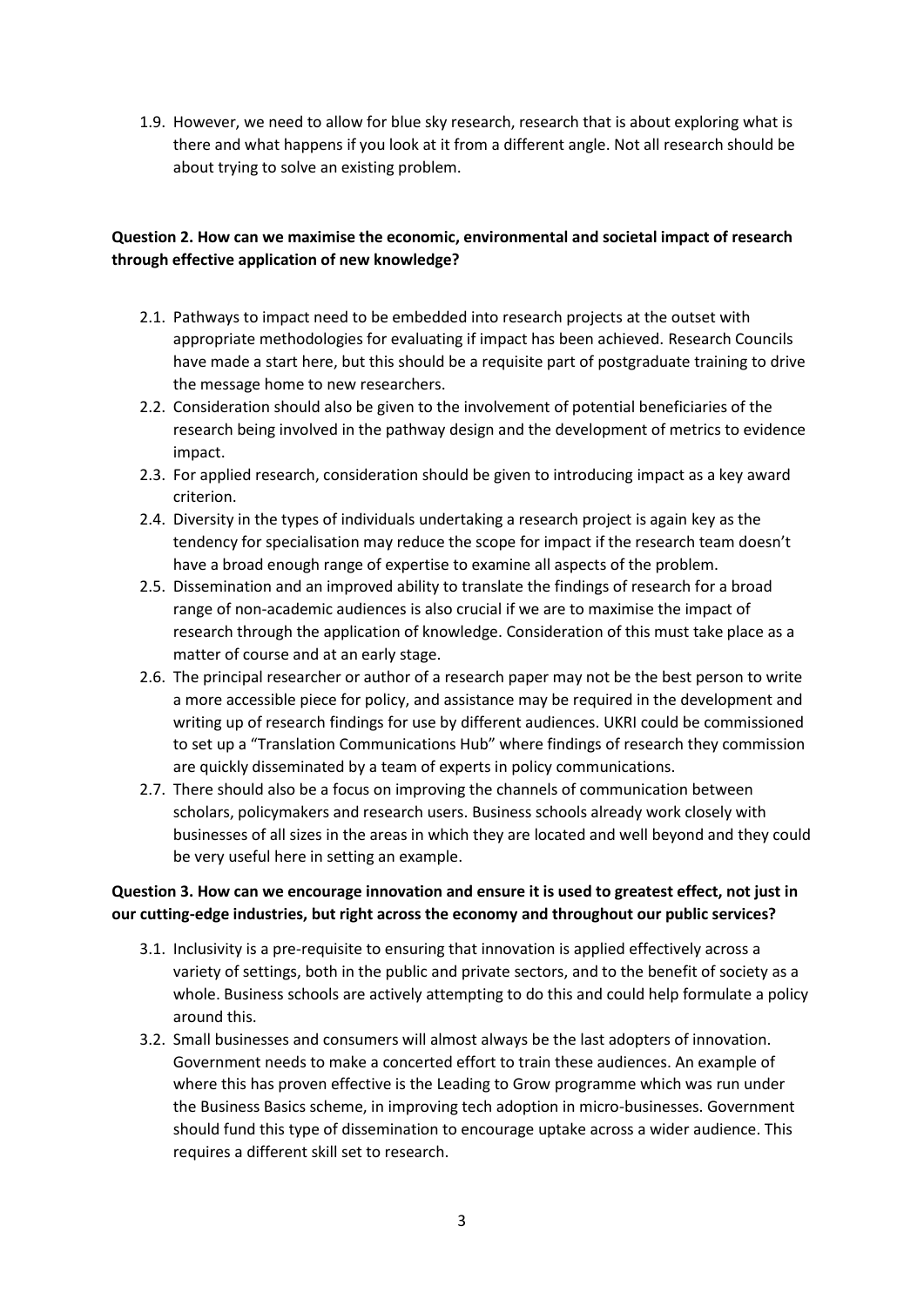- 3.3. There needs to be greater support through incentives and infrastructure to foster closer relations between businesses and researchers. A national programme of innovation fellows could be considered as a means to drive the adoption of new innovations more widely.
- 3.4. BEIS could also revisit the tax system around R&D, where full economic costing acts as a deterrent. Using the US as an example, privately funded research centres are an effective vehicle for ensuring broader impact of research and the dissemination of knowledge. The success of these centres is reliant on the tax incentives offered to individuals and companies for their financial support.
- 3.5. Diversity of thought is key to innovation, because a narrow and specialised research outlook that has already decided what is valuable knowledge will stifle innovation.
- 3.6. Inclusivity should apply to the policymaking space too, by involving the less heard voices and smaller businesses which are not always given a place at the table when it comes to policymaking and research funding decisions.
- 3.7. At the moment certain sectors within the UK economy have greater representation than others. From an academic perspective, there needs to be more support for action research as an acceptable methodology.

## **Question 4. How can we attract, retain and develop talented and diverse people to R&D roles? How can we make R&D for everyone?**

- 4.1. There are a number of approaches that would help in attracting and retaining people within R&D roles and make R&D more inclusive, as suggested below.
- 4.2. Practical impact is under-represented in HE reward systems when compared with publications and grant income and is seen as an 'addition' as opposed to a requirement that is embedded within academic practice. Altering the status quo requires that applied impact to real-world problems is given some recognition within academic systems related to pay, recruitment, progression and workload allocation. This recognition is starting to happen in Universities, but the roadmap going forward could think of ways of celebrating Universities where this is happening for example by highlighting them as case studies.
- 4.3. Support for Mid and Early Career Researchers is crucial and they should be given opportunities to be embedded into grant applications and provided pathways into lecturer positions.
- 4.4. University employment terms need to be encouraged to support high performing researchers by shifting cultural expectations within universities, to develop capability around translation of research, as well as impact.
- 4.5. The financial viability of undertaking a PhD also has an impact on attracting and retaining R&D staff as the current costs inevitably cause many academically-minded individuals to ultimately decide against academic research as a career.
- 4.6. Within business schools the DBA (Doctor of Business Administration) could be given greater emphasis.
- 4.7. Making R&D for everyone will entail addressing EDI concerns, perhaps though the active promotion of EDI in publicly funded research projects and the introduction of EDI as a formal evaluation criterion in grant applications.
- 4.8. There needs to be a clearer mechanism and enhanced incentives for allowing and encouraging researchers to move between academia and business.
- 4.9. There is concern that, if European funding is no longer an option for researchers in the UK that many will for mainland Europe, where access to such prestigious funding is still an option.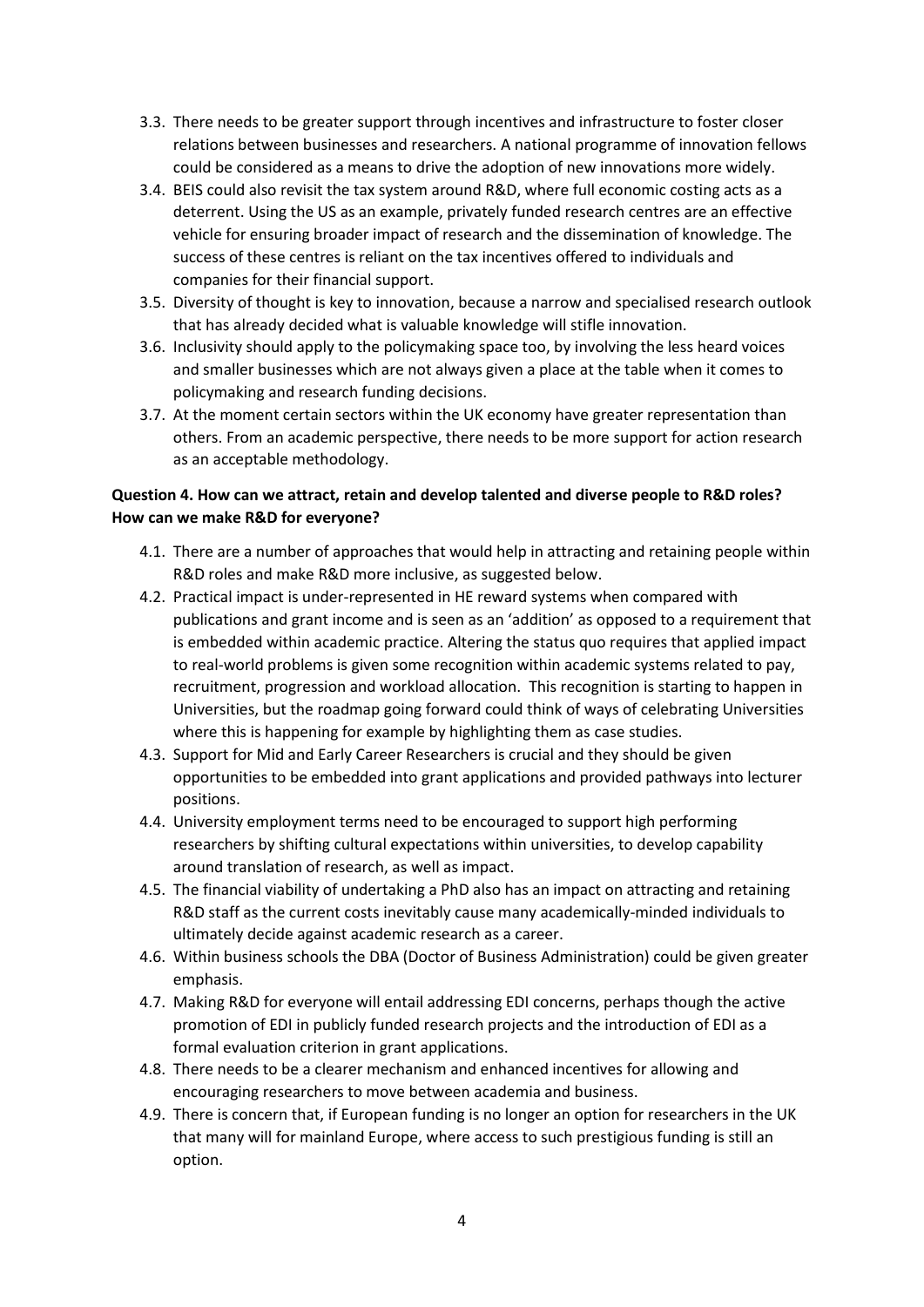#### **Question 5. How should we ensure that R&D plays its fullest role in levelling up all over the UK?**

- 5.1. Levelling-up R&D across the UK to the fullest extent will require both institutional changes and the more equitable distribution of resources across the country. Research funding should not be disproportionately focused within the 'golden triangle' of universities and there should be funding opportunities for institutions in different parts of the country and from varying backgrounds. This will require long term Government commitment, and potentially quotas or targets.
- 5.2. There is a strong argument for scale in modern research, which makes significant clusters important.
- 5.3. Universities can play a stronger role in establishing their relevance to their region and beyond it, perhaps through some sort of civic university contract. Government support for schemes that reward such activity would be welcomed.
- 5.4. In order to level-up R&D across the UK there will need to be greater emphasis on multiinstitutional research teams consisting of individuals from institutions located in different geographical areas with diverse socio-economic characteristics, rather than the current competitive landscape.
- 5.5. Funding place specific research where appropriate is another option to consider. Levellingup will also require the development of R&D centres across the country and the frequent interchange of ideas among these regional centres.
- 5.6. Examples of research excellence on a regional basis should be learned from and potentially replicated in other locations. In the broader context consideration should be given as to how certain regions can be made more attractive to inward investors and what sort of investment can be attracted and then embedded in the local economy.

## **Question 6. How should we strengthen our research infrastructure and institutions in support of our vision?**

- 6.1. A research infrastructure that is loosened from the constraints of traditional disciplinary boundaries would help to facilitate more multi-disciplinary research that could yield bigger breakthroughs in innovation.
- 6.2. To support the scaling-up of R&D in the UK, as well as between the UK and around the world, encouragement and funding could be assigned for leading researchers to interact with, rather than compete against, other institutions within significant domains such as climate change, or health. Naturally evolving virtual hubs will then materialise.
- 6.3. Investment in research infrastructure will need to be an on-going process rather than static as it will need to adapt as new ideas/niche areas emerge. There is also a need to strengthen cooperation with industry and other national and international organisations.

## **Question 7. How should we most effectively and safely collaborate with partners and networks around the globe?**

- 7.1. International collaboration in R&D will depend on the UK being perceived as a trusted and reliable partner.
- 7.2. Researchers in the UK are highly respected, especially by those in countries where the domestic political situation interferes with research. The apolitical nature of university research should be cherished and respected.
- 7.3. International research collaborations should be funded and entered into on the basis of reciprocity, excellence and impact. The development of global networks of excellence with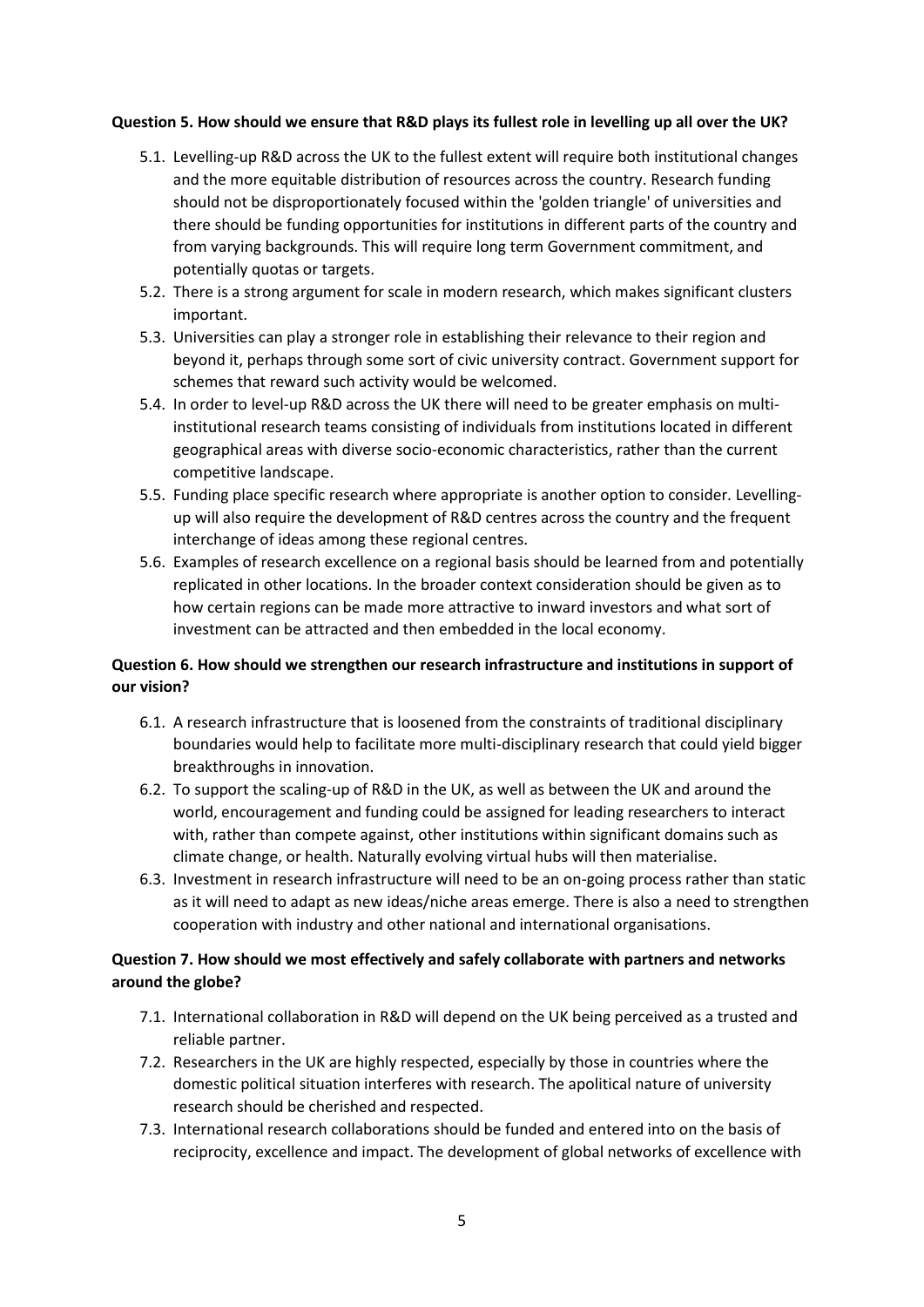a focus on grand challenges should be encouraged, and international projects that have a global and local impact should be rewarded.

- 7.4. It is important that efforts are made to retain valued research networks that have been developed through EU funding. This will be even more crucial if the UK does not participate in the next version of the Horizon programme which would be detrimental to existing UK-EU research links.
- 7.5. Analysis by the Chartered Association of Business Schools has shown that an increasing proportion of research funding for business and management funding has come from European sources and that UK Government funding has declined in real terms by 18% in the last five years. To maintain the research outputs the UK Government will need to reverse this trend.
- 7.6. We echo the observation from the British Academy of Management "Participation in the European Research Area (ERA) has helped attract global talent to our universities and fostered international collaboration at an unparalleled scale that increases impact and aids in finding global solutions to global problems" and "Any domestic schemes should thus aim to supplement fully associated participation in Horizon Europe and reinforce international collaborative research in a post-Brexit environment".

## **Question 8. How can we harness excitement about this vision, listen to a wider range of voices to ensure R&D is delivering for society, and inspire a whole new generation of scientists, researchers, technicians, engineers, and innovators?**

- 8.1. To build interest and engagement more widely research must have societal relevance, showcasing how it can and will make a difference to multiple constituents.
- 8.2. It will need to be more daring and willing to loosen attachment to traditional disciplinary boundaries, engaging with and embracing other disciplines, showing how working together can create impact and offer exciting and innovative solutions.
- 8.3. Examples of best practise should be identified and showcased in a manner that is clear to the wider public and free of technical jargon. This could include the creation of highly engaging multi-media communications of successes, such as inspirational mini documentaries, which would generate a buzz around the ecosystem. The British Academy's Festival of the Humanities is a step in the right direction, but needs greater support.
- 8.4. A better understanding of societal challenges would be helped by multi-stakeholder forums that are more inclusive and thus representative of the diversity within society.

#### **About the Chartered ABS**

The Chartered ABS is the voice of the UK's business and management education sector and our members consist of 121 business schools and higher education providers across the UK, as well as affiliate stakeholders, corporate members and international partners.

The UK's business and management education sector produces vital research for example how best to disseminate new technologies to SMEs; the impact of the current crisis on front line workers; calculating the trade-off between short and long-term benefits in policy-making; informing policy to tackle corruption in professional sports; transforming palliative and end-of-life care for service users; cutting carbon footprints in the service sector.

Business and Management represents 1 in 5 university students and contributes £3.25bn to the UK economy. Its management students go on to lead global businesses and its entrepreneurs contribute